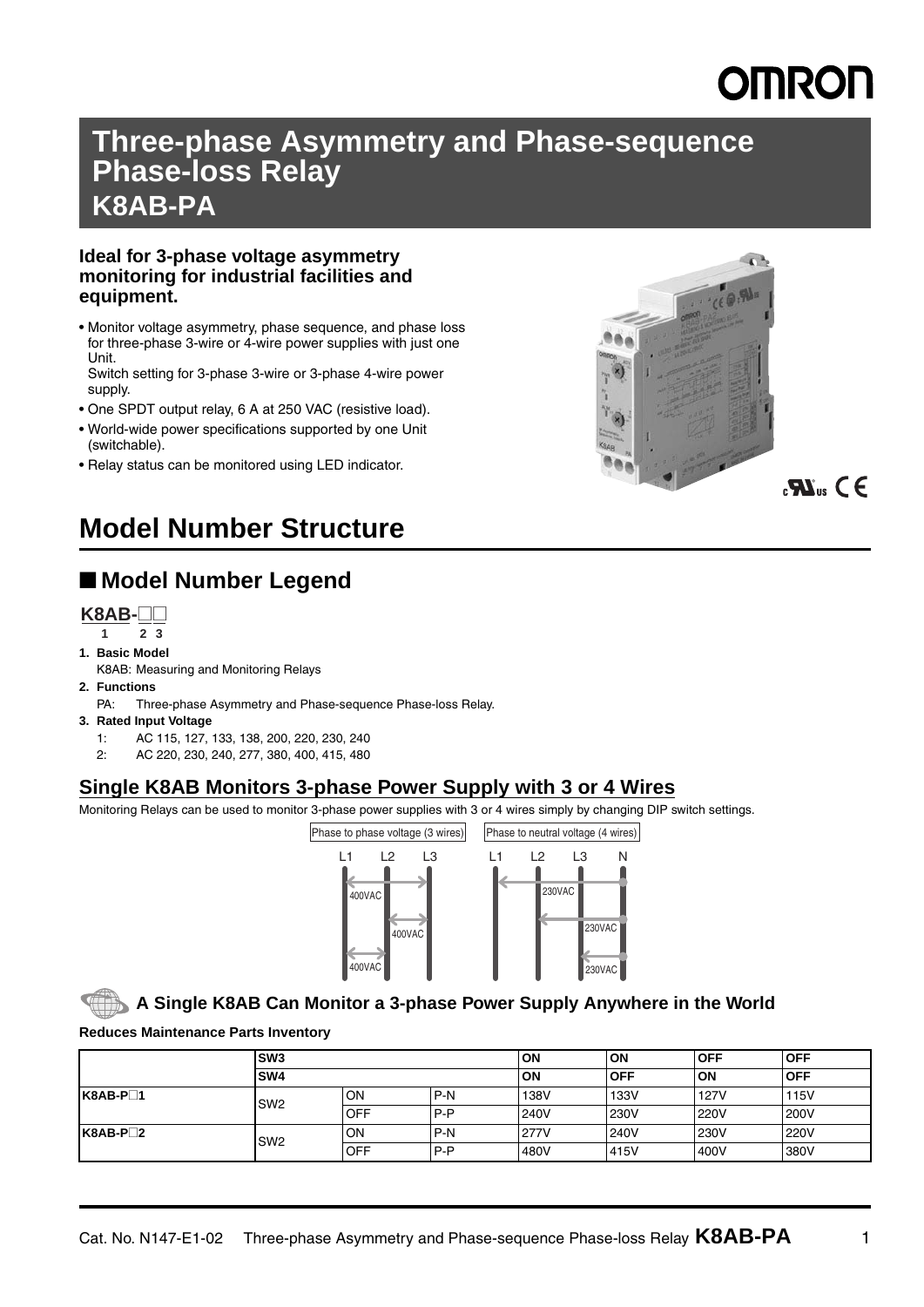## ■ **List of Models**

| Three-phase Asymmetry and Phase-sequence<br>Phase-loss Relay | Rated input (See note 2.) | Model                 |          |
|--------------------------------------------------------------|---------------------------|-----------------------|----------|
|                                                              | 3-phase 3-wire mode       | AC 200, 220, 230, 240 | K8AB-PA1 |
|                                                              | 3-phase 4-wire mode       | AC 115, 127, 133, 138 |          |
| $\mathbf{e}$                                                 | 3-phase 3-wire mode       | AC 380, 400, 415, 480 | K8AB-PA2 |
|                                                              | 3-phase 4-wire mode       | AC 220, 230, 240, 277 |          |

**Note: 1.** Three-phase, three-wire or four-wire and the input range are switched using a DIP switch.

**2.** The power supply voltage is the same as the rated input voltage.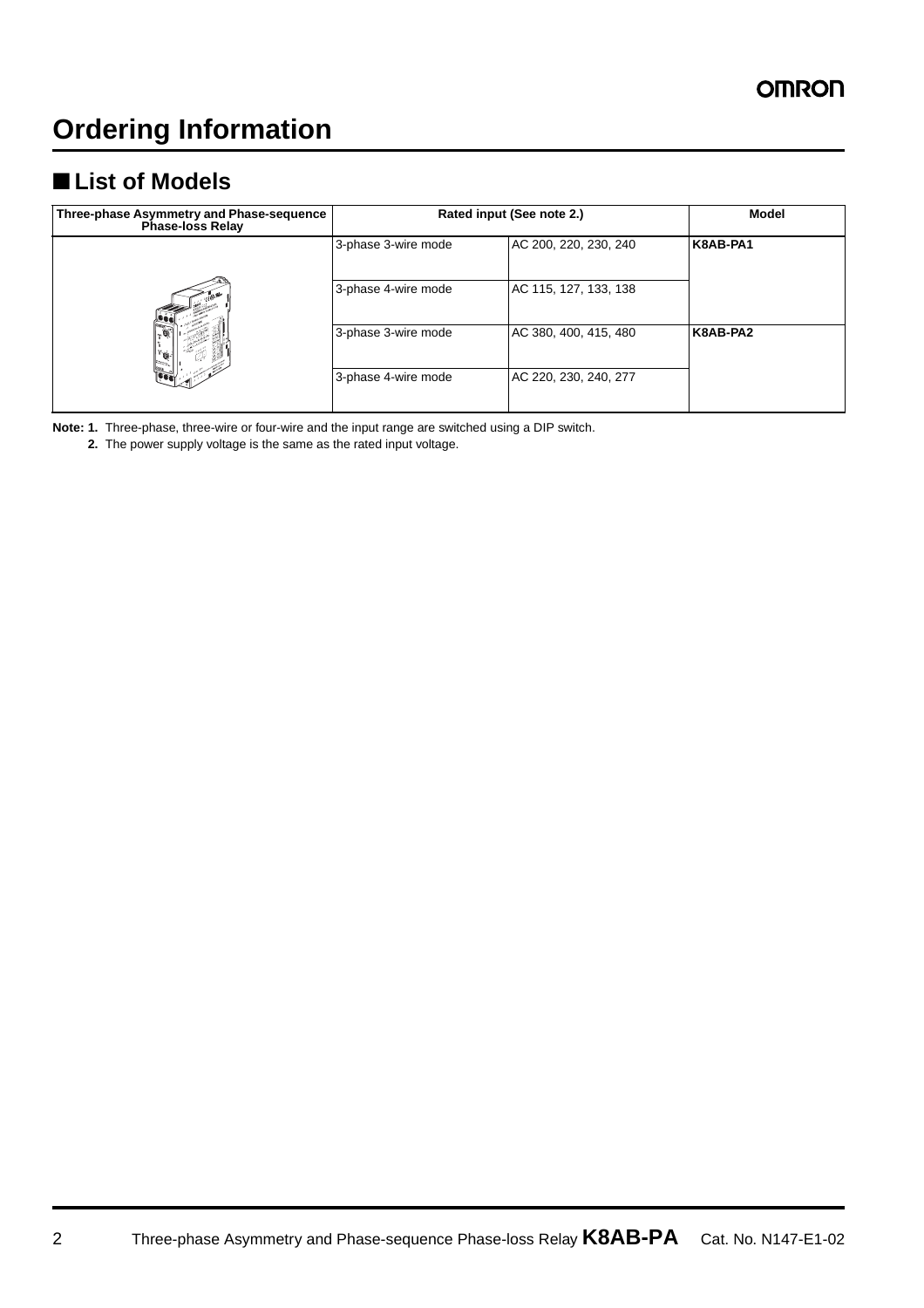## **Ratings and Specifications**

## ■ **Ratings**

| <b>Rated input</b><br>voltage        | K8AB-PA1                  | Three-phase, three-wire Mode: 200, 220, 230 and 240 VAC<br>Three-phase, four-wire Mode: 115, 127, 133 and 138 VAC                                                                                                                                                                                                                                                                                                                                                       |  |  |  |  |
|--------------------------------------|---------------------------|-------------------------------------------------------------------------------------------------------------------------------------------------------------------------------------------------------------------------------------------------------------------------------------------------------------------------------------------------------------------------------------------------------------------------------------------------------------------------|--|--|--|--|
|                                      | K8AB-PA2                  | Three-phase, three-wire Mode: 380, 400, 415 and 480 VAC<br>Three-phase, four-wire Mode: 220, 230, 240 and 277 VAC                                                                                                                                                                                                                                                                                                                                                       |  |  |  |  |
| Input load                           |                           | K8AB-PA1: 25 VA max.<br>K8AB-PA2: 45 VA max.                                                                                                                                                                                                                                                                                                                                                                                                                            |  |  |  |  |
| Operating value setting range (ASY.) |                           | Asymmetry rate: 2% to 22%                                                                                                                                                                                                                                                                                                                                                                                                                                               |  |  |  |  |
| <b>Operating value</b>               |                           | Asymmetry operating value = Rated input voltage $\times$ Asymmetry set value (%)<br>The asymmetry operation will function when the potential difference between the highest and lowest voltage<br>phases equals or exceeds the asymmetry operating value.                                                                                                                                                                                                               |  |  |  |  |
| Reset value setting range (HYS.)     |                           | 5% of operating value (fixed)                                                                                                                                                                                                                                                                                                                                                                                                                                           |  |  |  |  |
| <b>Reset method</b>                  |                           | Automatic reset                                                                                                                                                                                                                                                                                                                                                                                                                                                         |  |  |  |  |
| <b>Operating time</b>                | Asymmetry                 | 0.1 to 30 s                                                                                                                                                                                                                                                                                                                                                                                                                                                             |  |  |  |  |
| setting range (T)                    | Reversed phase/phase loss | $0.1$ s max.                                                                                                                                                                                                                                                                                                                                                                                                                                                            |  |  |  |  |
| Startup lock time (LOCK)             |                           | 1 s or 5 s (Switched using DIP switch.)                                                                                                                                                                                                                                                                                                                                                                                                                                 |  |  |  |  |
| <b>Indicators</b>                    |                           | Power (PWR): Green, Relay output (RY): Yellow, Alarm outputs (ALM): Red                                                                                                                                                                                                                                                                                                                                                                                                 |  |  |  |  |
| <b>Output relays</b>                 |                           | One SPDT relay (NC operation)                                                                                                                                                                                                                                                                                                                                                                                                                                           |  |  |  |  |
| <b>Output relay ratings</b>          |                           | Rated load<br>Resistive load<br>6 A at 250 VAC $(cos \phi = 1)$<br>6 A at 30 VDC (L/R = 0 ms)<br>Inductive load<br>1 A at 250 VAC ( $cos\phi = 0.4$ )<br>1 A at 30 VDC ( $\angle$ /R = 7 ms)<br>Maximum contact voltage:<br><b>250 VAC</b><br>Maximum contact current:<br>6 A AC<br>Maximum switching capacity: 1,500 VA<br>Minimum load:<br>10 mA at 5 VDC<br>Mechanical life:<br>10,000,000 operations<br>Electrical life:<br>Make: 50,000 times, Break: 30,000 times |  |  |  |  |
| Ambient operating temperature        |                           | -20 to 60°C (with no condensation or icing)                                                                                                                                                                                                                                                                                                                                                                                                                             |  |  |  |  |
| Storage temperature                  |                           | -40 to 70°C (with no condensation or icing)                                                                                                                                                                                                                                                                                                                                                                                                                             |  |  |  |  |
| Ambient operating humidity           |                           | 25% to 85% (with no condensation)                                                                                                                                                                                                                                                                                                                                                                                                                                       |  |  |  |  |
| <b>Storage humidity</b>              |                           | 25% to 85% (with no condensation)                                                                                                                                                                                                                                                                                                                                                                                                                                       |  |  |  |  |
| Altitude                             |                           | 2.000 m max.                                                                                                                                                                                                                                                                                                                                                                                                                                                            |  |  |  |  |
| Terminal screw tightening torque     |                           | 0.49 N·m                                                                                                                                                                                                                                                                                                                                                                                                                                                                |  |  |  |  |
| Terminal wiring method               |                           | Recommended wire<br>Solid wire:<br>$2.5 \text{ mm}^2$<br>Twisted wires: AWG16, AWG18<br>Note: 1. Ferrules with insulating sleeves must be used with twisted wires.<br>2. Two wires can be twisted together.<br>Recommended ferrules<br>Al 1,5-8BK (for AWG16) manufactured by Phoenix Contact<br>Al 1-8RD (for AWG18) manufactured by Phoenix Contact<br>Al 0,75-8GY (for AWG18) manufactured by Phoenix Contact                                                        |  |  |  |  |
| Case color                           |                           | Munsell 5Y8/1                                                                                                                                                                                                                                                                                                                                                                                                                                                           |  |  |  |  |
| <b>Case material</b>                 |                           | ABS resin (self-extinguishing resin) UL94-V0                                                                                                                                                                                                                                                                                                                                                                                                                            |  |  |  |  |
| Weight                               |                           | Approx. 120 g                                                                                                                                                                                                                                                                                                                                                                                                                                                           |  |  |  |  |
| <b>Mounting</b>                      |                           | Mounted to DIN Track or via M4 screws (tightening torque: 1.2 N·m)                                                                                                                                                                                                                                                                                                                                                                                                      |  |  |  |  |
| <b>Dimensions</b>                    |                           | 22.5 (W) $\times$ 90 (H) $\times$ 100 (D) mm                                                                                                                                                                                                                                                                                                                                                                                                                            |  |  |  |  |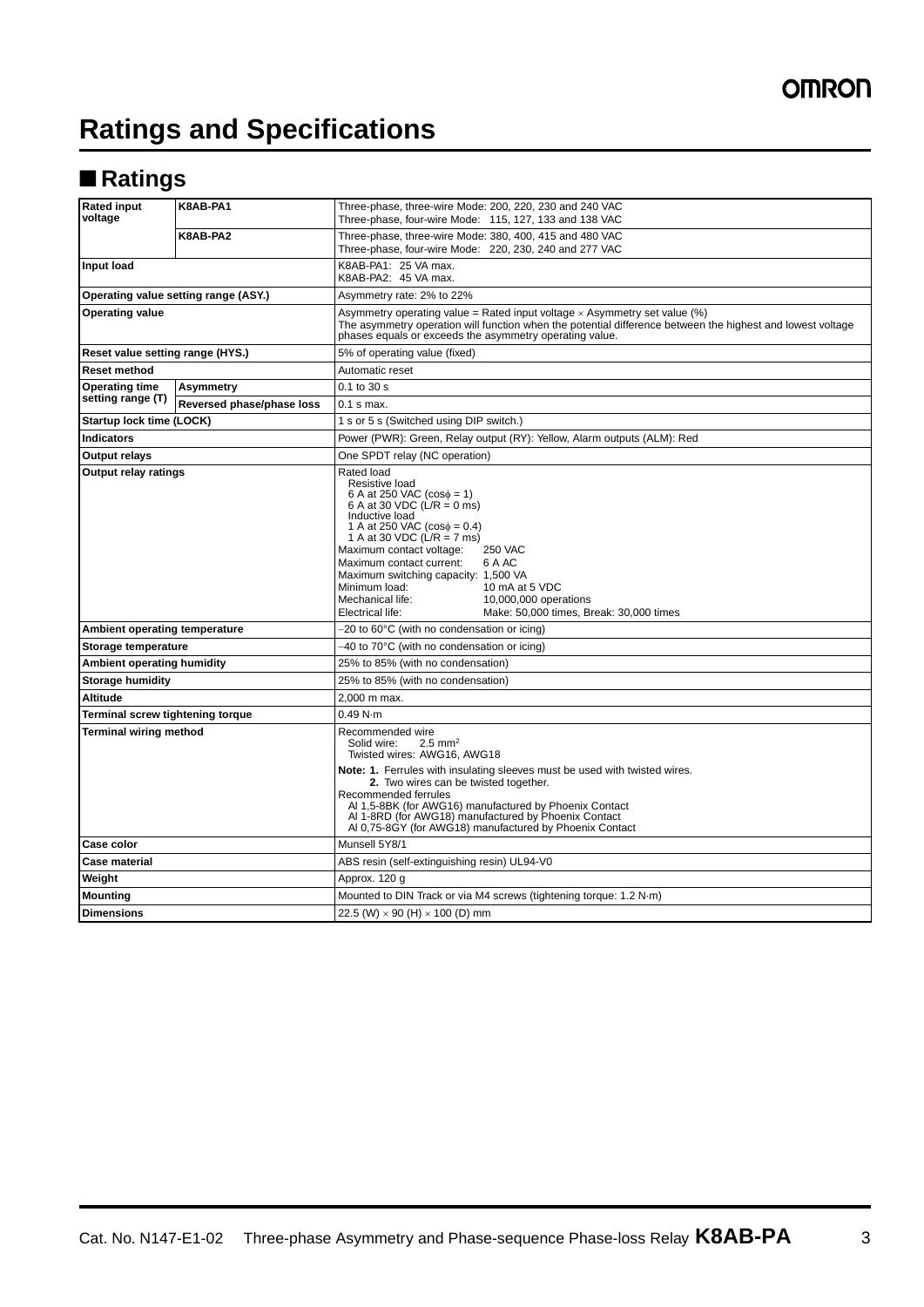## ■ **Specifications**

| Input frequency range                         |                             | 45 to 65 Hz                                                                                                                                                                                                                                                                                                                                                                                                                                                                   |  |  |  |
|-----------------------------------------------|-----------------------------|-------------------------------------------------------------------------------------------------------------------------------------------------------------------------------------------------------------------------------------------------------------------------------------------------------------------------------------------------------------------------------------------------------------------------------------------------------------------------------|--|--|--|
| <b>Overload capacity</b>                      |                             | Continuous input: 115% of maximum input, 10 s max.: 125% of maximum input                                                                                                                                                                                                                                                                                                                                                                                                     |  |  |  |
| <b>Setting error</b>                          | <b>Operating value</b>      | Set value ±10% full scale                                                                                                                                                                                                                                                                                                                                                                                                                                                     |  |  |  |
|                                               | <b>Operating time</b>       |                                                                                                                                                                                                                                                                                                                                                                                                                                                                               |  |  |  |
|                                               | <b>Startup lock time</b>    | Set value ±0.5 s                                                                                                                                                                                                                                                                                                                                                                                                                                                              |  |  |  |
| <b>Repeat error</b><br><b>Operating value</b> |                             | Operating value $\pm 2\%$<br>Error calculation: Error = ((Maximum operating value - Minimum operating value (over 10 operations))/2)/<br>Average value $\times$ 100%                                                                                                                                                                                                                                                                                                          |  |  |  |
|                                               | <b>Reset value</b>          | Operating value $\times$ 95% $\pm$ 2%<br>Error calculation: Error = ((Maximum reset value - Minimum reset value (over 10 resets))/2)/Average value<br>$\times$ 100%                                                                                                                                                                                                                                                                                                           |  |  |  |
|                                               | <b>Operating time</b>       | Operating time repeat error: ±50 ms<br>Asymmetry: Measured when the input suddenly changes from the three-phase asymmetry status to a<br>difference between the maximum and minimum phases of 120% of the asymmetry operating<br>value.                                                                                                                                                                                                                                       |  |  |  |
|                                               | <b>Startup lock time</b>    | Startup lock time repeat error: ±0.5 s<br>(The operating time when the operating time is set to the minimum value and the power supply suddenly<br>changes from 0% to 100%.)                                                                                                                                                                                                                                                                                                  |  |  |  |
| <b>Temperature influence</b>                  |                             | Operating value<br>Drift based on measured value at standard temperature:<br>$-20^{\circ}$ C to standard temperature: $\pm$ 1,000 ppm/ $\circ$ C max.<br>Standard temperature to $60^{\circ}$ C: $\pm$ 1,000 ppm/ $\circ$ C max.<br>(Humidity: 25% to 80%)<br>Operating time<br>Fluctuation based on measured value at standard temperature:<br>$-20^{\circ}$ C to standard temperature: $\pm 10\%$ max.<br>Standard temperature to 60°C: ±10% max.<br>(Humidity: 25% to 80%) |  |  |  |
| <b>Humidity influence</b>                     |                             | Operating value<br>Based on ambient humidity of 65%<br>25% to 80%: ±5% max.<br>Operating time<br>Based on ambient room humidity<br>25% to 80%: ±10% max.                                                                                                                                                                                                                                                                                                                      |  |  |  |
| Influence of input frequency                  |                             | At 45 to 65 Hz<br>Operating value ±5% max.<br>Operating time ±10% max.<br><b>Note:</b> The error in the operating value and operating time under standard conditions.                                                                                                                                                                                                                                                                                                         |  |  |  |
| Applicable<br>standards                       | <b>Conforming standards</b> | EN60255-5 and EN60255-6<br>Installation environment (Pollution Degree 2, Overvoltage Category III)                                                                                                                                                                                                                                                                                                                                                                            |  |  |  |
|                                               | <b>EMC</b>                  | EN61326                                                                                                                                                                                                                                                                                                                                                                                                                                                                       |  |  |  |
|                                               | Safety standards            | <b>UL508</b>                                                                                                                                                                                                                                                                                                                                                                                                                                                                  |  |  |  |
| <b>Insulation resistance</b>                  |                             | $20$ MΩ min.<br>Between external terminals and case<br>Between input terminals and output terminals                                                                                                                                                                                                                                                                                                                                                                           |  |  |  |
| Dielectric strength                           |                             | 2,000 VAC for one minute<br>Between external terminals and case<br>Between input terminals and output terminals                                                                                                                                                                                                                                                                                                                                                               |  |  |  |
| Noise immunity                                |                             | 1,500 V power supply terminal common/normal mode<br>Square-wave noise of $\pm 1$ $\mu$ s/100 ns pulse width with 1-ns rise time                                                                                                                                                                                                                                                                                                                                               |  |  |  |
| Vibration resistance                          |                             | Frequency 10 to 55 Hz, 0.35-mm single amplitude, acceleration 50 m/s <sup>2</sup><br>10 sweeps of 5 min each in X, Y, and Z directions                                                                                                                                                                                                                                                                                                                                        |  |  |  |
| <b>Shock resistance</b>                       |                             | 100 m/s <sup>2</sup> , 3 times each in 6 directions along three axes (up/down, left/right, forward/backward)                                                                                                                                                                                                                                                                                                                                                                  |  |  |  |
| Degree of protection                          |                             | Terminal section: Finger protection                                                                                                                                                                                                                                                                                                                                                                                                                                           |  |  |  |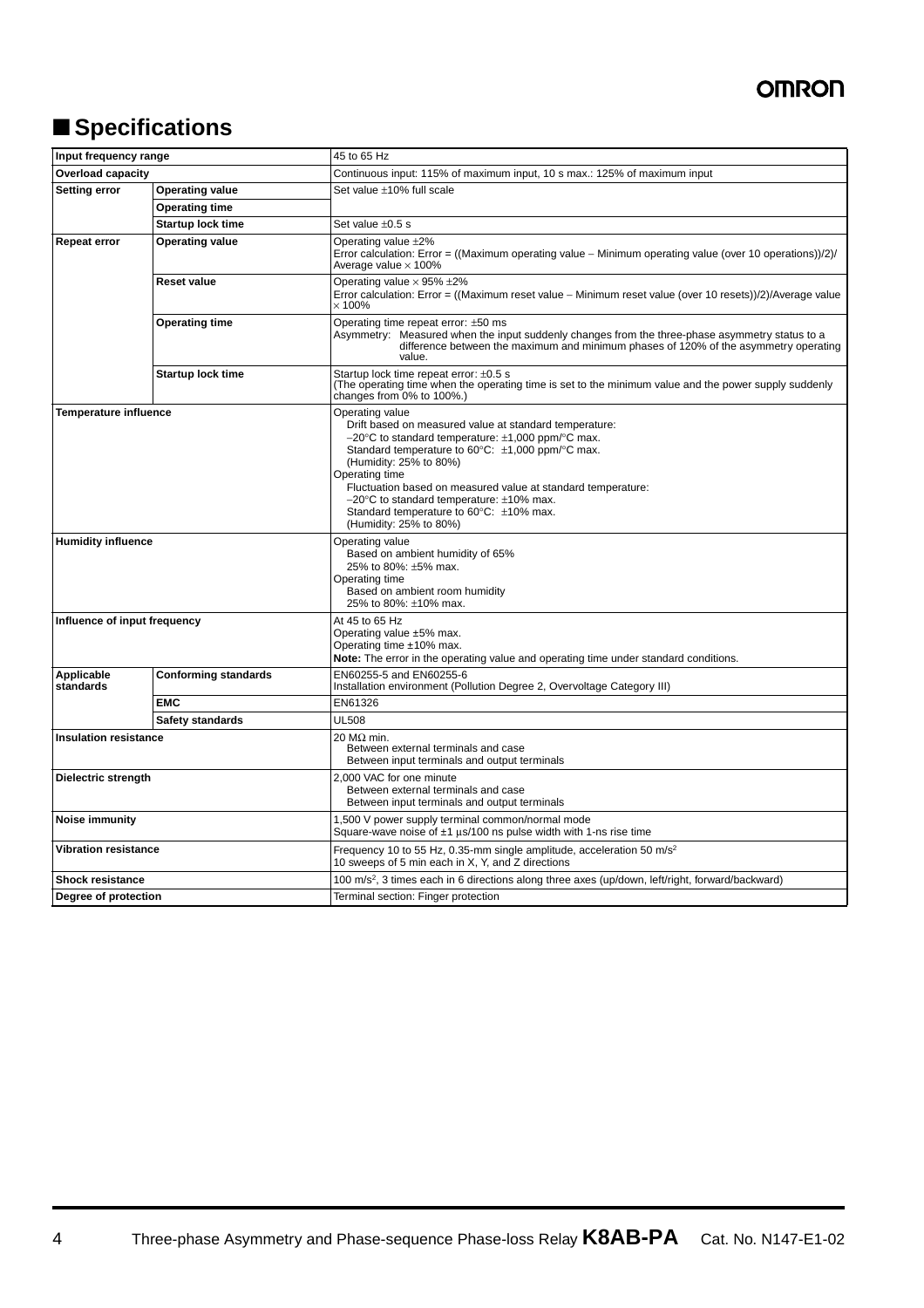## ■ **Wiring Diagram**

### **Voltage Asymmetry and Phase Sequence/Phase Loss Operation Diagram**



- 
- A phase loss will exist if any of the phases drops below 60% of the rated input. **4.** L1 and L2 function both as the power supply terminals and as input terminals.
	- If the voltage drops dramatically, then the Relay will not operate due to an
	-
	- undervoltage. **5.** Motor load phase loss cannot be detected during operation.
	- **6.** Phase loss is detected based on voltage, so phase loss cannot be detected on the load side.

#### **Calculating the Asymmetry Operating Voltage**

Asymmetry operation condition = (Highest voltage − Lowest voltage) > Asymmetry operating voltage Asymmetry operating voltage = Rated input voltage  $(V) \times$  Asymmetry set value  $(\%)$ **Note:** The rated input voltage is selected and set with the DIP switch.



### **Operation Indicators**

| <b>Item</b>              | <b>Display</b> | Contact<br>operation    |            |
|--------------------------|----------------|-------------------------|------------|
|                          | Ry_LED         | Alarm LED               |            |
| Asymmetry                | <b>OFF</b>     | ON                      | OFF        |
| <b>Phase loss</b>        | OFF            | ON                      | <b>OFF</b> |
| <b>Reversed</b><br>phase | <b>OFF</b>     | Flashing<br>(See note.) | OFF        |
| <b>Correct phase</b>     | ON             | OFF                     | OΝ         |

**Note:** The indicator flashes at 1-second intervals when reversed phases are detected and at 0.5-second intervals during the detection time.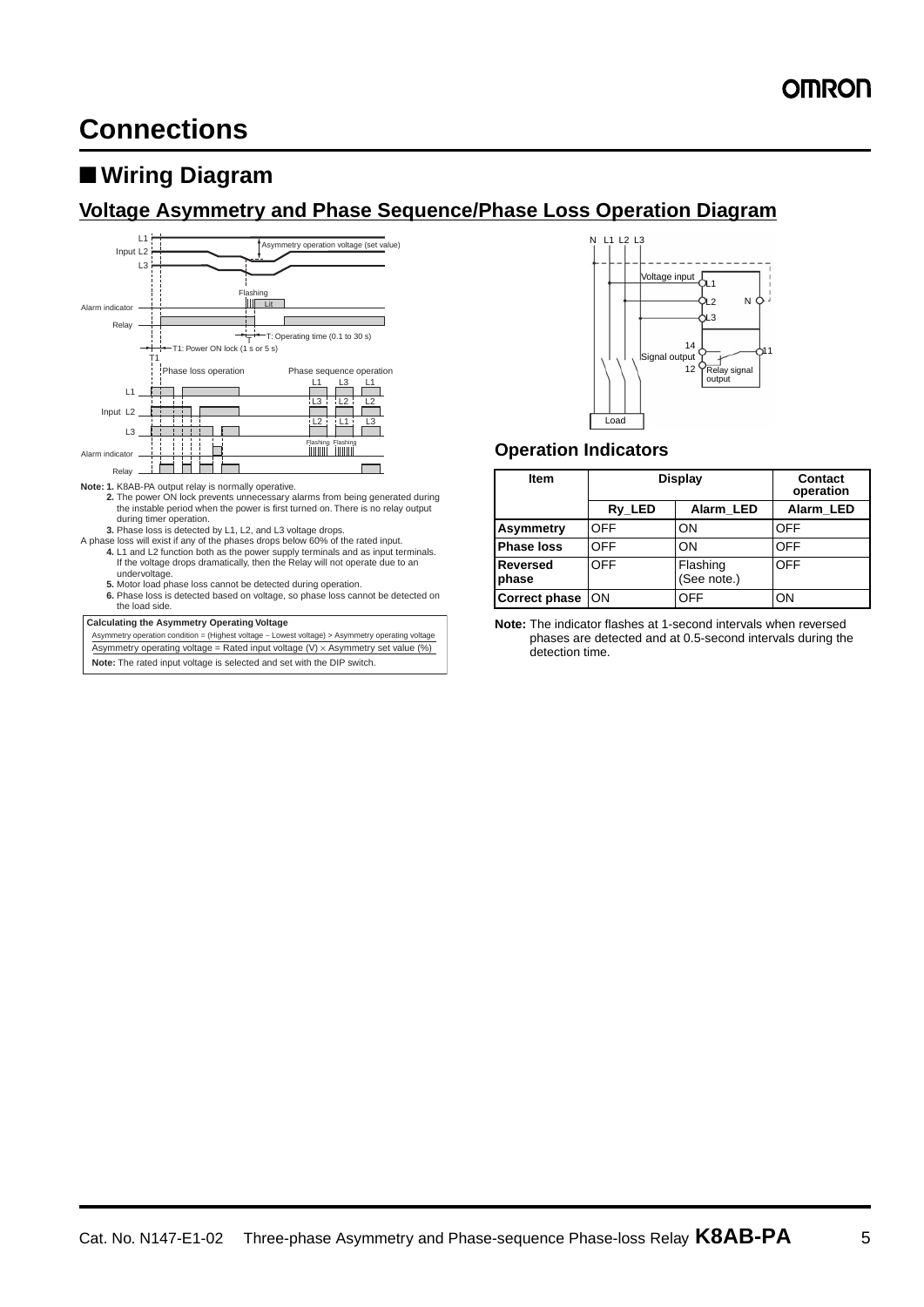## **Nomenclature**



### ■ **Front Indicators**

| Item                            | Meaning                                                                                                                                                                                   |
|---------------------------------|-------------------------------------------------------------------------------------------------------------------------------------------------------------------------------------------|
| Power indicator<br>(PWR: Green) | Lit when power is being supplied (see note).                                                                                                                                              |
| (RY: Yellow)                    | Relay status indicator Lit when relay is operating (normally lit).                                                                                                                        |
| Alarm indicator<br>(ALM: Red)   | Asymmetry voltage error indicator<br>The indicator flashes to indicate the error status after<br>the input has exceeded the threshold value while the<br>operating time is being clocked. |

**Note:** The input across L1 and L2 is used for the internal power supply. Therefore, the power indicator will not be lit if there is no input across L1 and L2.

### **Setting Knobs**

| Item                          | Usage                                          |  |  |
|-------------------------------|------------------------------------------------|--|--|
| Asymmetry rate knob<br>(ASY.) | Used to set the asymmetry rate to 2% to 22%.   |  |  |
| Operating time knob (T)       | Used to set the operating time to 0.1 to 30 s. |  |  |

**Note: 1.** Use either a solid wire of 2.5 mm2 maximum or a ferrule with insulating sleeve for the terminal connection. The length of the exposed current-carrying part inserted into the terminal must be 8 mm or less to maintain dielectric strength after connection.



Phoenix Contact

- **•** Al 1,5-8BK (for AWG16)
- **•** Al 1-8RD (for AWG18)
- **•** Al 0,75-8GY (for AWG18)
- **2.** Tightening torque

Recommended: 0.49 N·m Maximum: 0.54 N·m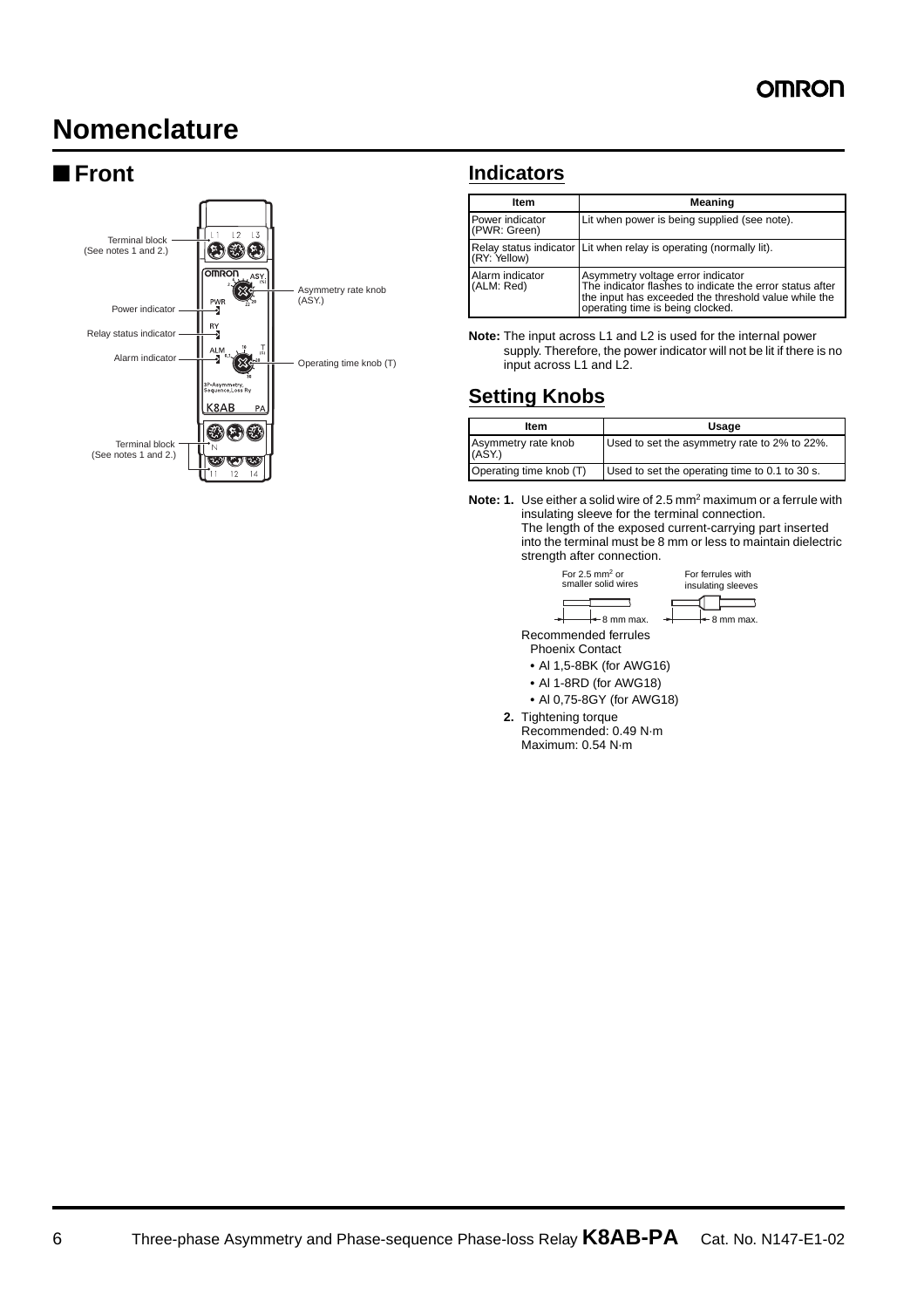## ■ **Operation and Setting Methods**

### **Connections**

**1.** Input

Connect to L1, L2, and L3 (for three-phase three-wire mode) or L1, L2, L3, and N (for three-phase fourwire mode), depending on the mode selected using pin 2 on the DIP switch. The Unit will not operate correctly if the DIP switch setting and the wiring do not agree. Make sure the phase sequence is wired correctly. The Unit will not operate normally if the phase sequence is incorrect.

**2.** Outputs

Terminals 11, 12, and 14 are output terminals for SPDT.



### **DIP Switch Settings**

The power ON lock time, number of wires, and rated voltage are set using the DIP switch located on the bottom of the Unit.



### **DIP Switch Functions**

**K8AB-PA1**

| <b>SWITCH</b>        | ON ● ↑                  |                                        | 4<br>ON | 3 | $\mathbf{2}$           | 1   |
|----------------------|-------------------------|----------------------------------------|---------|---|------------------------|-----|
|                      |                         | OFF $\bigcirc \downarrow$              | OFF     |   | <b>Service Service</b> |     |
| <b>Power ON lock</b> | 5s                      |                                        | ---     |   | ---                    |     |
| time                 | 1 <sub>s</sub>          |                                        |         |   |                        | ∩   |
| Number of wires      | Three-phase, four-wire  |                                        |         |   |                        |     |
|                      | Three-phase, three-wire |                                        |         |   | ∩                      |     |
| <b>Rated voltage</b> | three-wire              | Three-phase, Three-phase,<br>four-wire |         |   |                        |     |
|                      | 240 V                   | 138 V                                  |         |   |                        |     |
|                      | 230 V                   | 133 V                                  |         | ∩ | ---                    | --- |
|                      | 220 V                   | 127 V                                  | ∩       |   | ---                    | --  |
|                      | 200 V                   | 115 V                                  | ⊖       |   |                        |     |

**Note:** All pins are set to OFF at the factory.

### **K8AB-PA2**

| <b>SWITCH</b>        | ON $\bullet$ $\uparrow$ |                                        | 4         | 3 | $\overline{2}$                                                                                                 |  |
|----------------------|-------------------------|----------------------------------------|-----------|---|----------------------------------------------------------------------------------------------------------------|--|
|                      |                         | OFF $\bigcirc \downarrow$              | ON<br>OFF |   | and the state of the state of the state of the state of the state of the state of the state of the state of th |  |
| <b>Power ON lock</b> | 5s                      |                                        |           |   |                                                                                                                |  |
| time                 | 1 <sub>s</sub>          |                                        | ---       |   |                                                                                                                |  |
| Number of wires      | Three-phase, four-wire  |                                        |           |   |                                                                                                                |  |
|                      | Three-phase, three-wire |                                        |           |   | ⊖                                                                                                              |  |
| <b>Rated voltage</b> | three-wire              | Three-phase, Three-phase,<br>four-wire |           |   |                                                                                                                |  |
|                      | 480 V                   | 277 V                                  |           |   |                                                                                                                |  |
|                      | 415 V                   | 240 V                                  |           | ∩ |                                                                                                                |  |
|                      | 400 V                   | 230 V                                  | ∩         |   |                                                                                                                |  |
|                      | 380 V                   | 220 V                                  | ∩         | ∩ |                                                                                                                |  |

**Note:** All pins are set to OFF at the factory.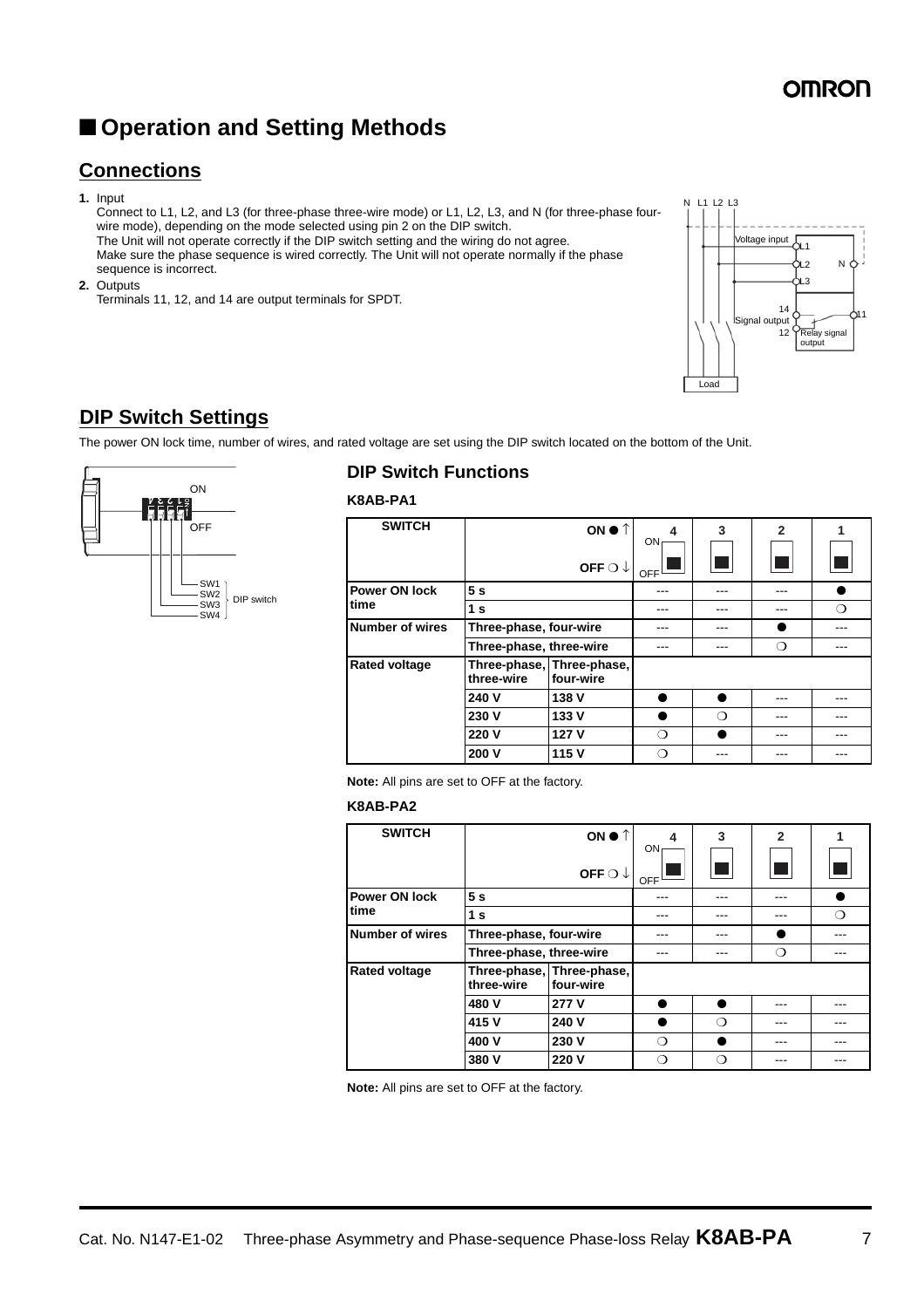## OMROI

### **Setting Method**

### **1.** Asymmetry

Asymmetry is set using the asymmetry operation knob (ASY.)

The setting can be between 2% and 22% of the rated input.

Turn the knob while there is an input to the input terminals until the alarm indicator flashes (when the set value and the input have reached the same level.)

Use this as a guide to set the asymmetry.

The rated input depends on the model and DIP switch setting.

Example: K8AB-PA1 with Pin 2 Turned OFF (Three-phase, Three-wire Mode) and Pins 3 and 4 Turned OFF (Rated Voltage of 200 V) The rated input voltage is 200 VAC and the setting range is 4 to 44 V.

If the setting (ASY. knob) is at 10%, the asymmetry operation voltage is 20 V and an alarm will be output if the difference between the minimum and maximum phases for two of the three phases exceeds 20 V.

### **2.** Operating Time

The operating time is set using the operating time knob (T).

The operating time can be set to between 0.1 and 30 s.

Turn the knob while there is an input to the input terminals until the alarm indicator flashes (when the set value and the input have reached the same level.)

Use this as a guide to set the operating time.

If the input exceeds the asymmetry set value, the alarm indicator will start flashing for the set period and then stay lit.

## **Dimensions (Unit: mm)**

### **Three-phase Asymmetry and Phase-sequence Phase-loss Relay**

**K8AB-PA1 K8AB-PA2**





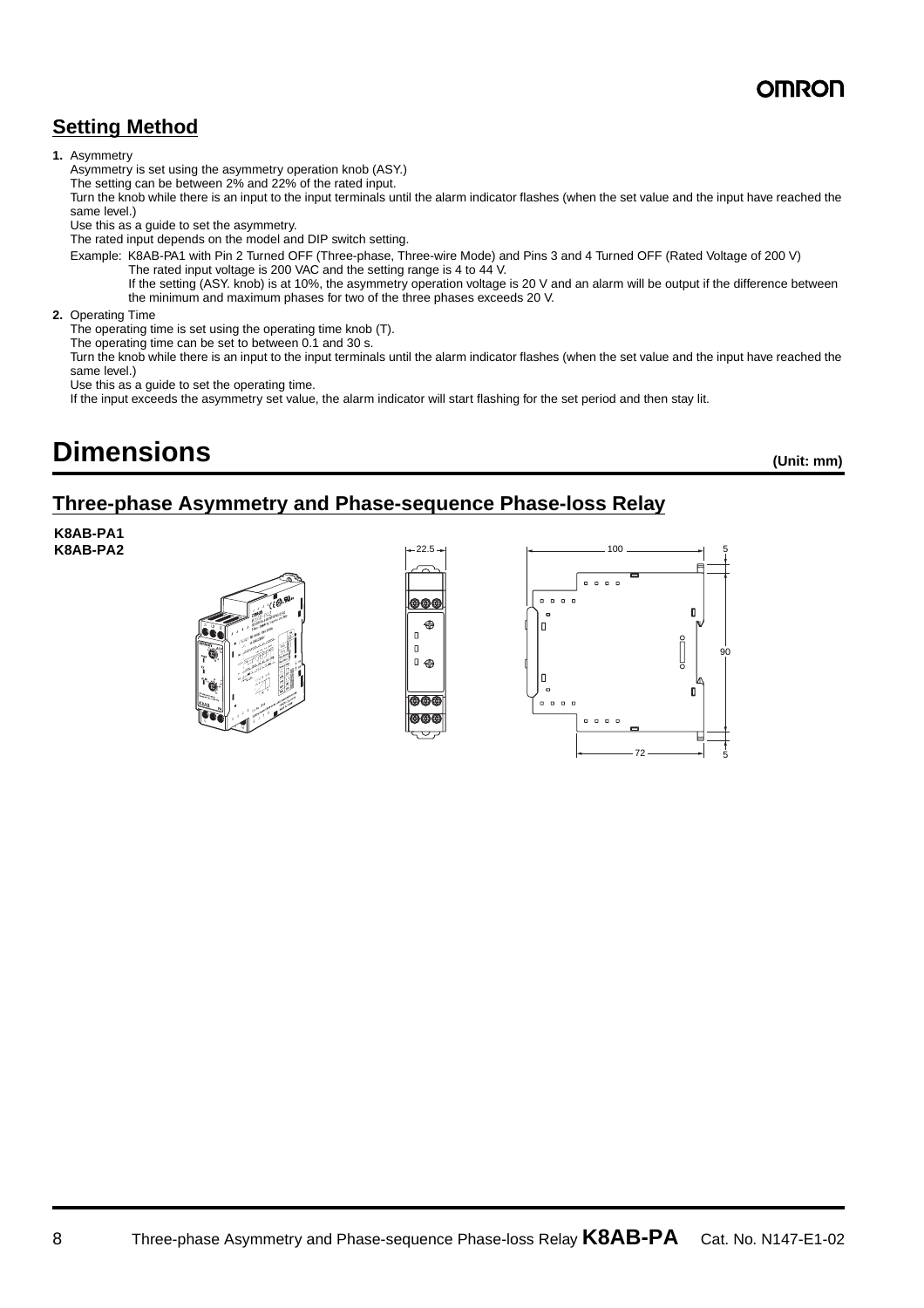## **Safety Precautions**

### ■ **Precautions for Safe Use**

Make sure to follow the instructions below to ensure safety.

- **1.** Do not use or keep this product in the following environments.
	- **•** Outdoors, or places subject to direct sunlight or wearing weather.
	- **•** Places where dust, iron powder, or corrosive gases (in particular, sulfuric or ammonia gas) exist.
	- **•** Places subject to static electricity or inductive noise.
	- **•** Places where water or oil come in contact with the product.
- **2.** Make sure to install this product in the correct direction.
- **3.** There is a remote risk of electric shock. Do not touch terminals while electricity is being supplied.
- **4.** Make sure to thoroughly understand all instructions in the Instructions Manual before handling this product.
- **5.** Make sure to confirm terminal makings and polarity for correct wiring.
- **6.** Tighten terminal screws firmly using the following torque. Recommended tightening torque: 0.49 N·m<br>Maximum tightening torque: 0.54 N·m max. Maximum tightening torque:
- **7.** Operating ambient temperature and humidity for this product must be within the indicated rating when using this product.
- **8.** There is a remote risk of explosion. Do not use this product where flammable or explosive gas exists.
- **9.** Make sure that no weight rests on the product after installation.
- **10.**To enable an operator to turn off this product easily, install switches or circuit breakers that conform to relevant requirements of IEC60947-1 and IEC60947-3, and label them appropriately.

### ■ **Precautions for Correct Use**

### **For Proper Use**

- **1.** Do not use the product in the following locations.
	- **•** Places subject to radiant heat from heat generating devices.
	- **•** Places subject to vibrations or physical shocks.
- **2.** Make sure to use setting values appropriate for the controlled object. Failure to do so can cause unintended operation, and may result in accident or corruption of the product.
- **3.** Do not use thinner or similar solvent for cleaning. Use commercial alcohol.
- **4.** When discarding, properly dispose of the product as industrial waste.
- **5.** Only use this product within a board whose structure allows no possibility for fire to escape.

### **About Installation**

- **1.** When wiring, use only recommended crimp terminals.
- **2.** Do not block areas around the product for proper dissipation of heat. (If you do not secure space for heat dissipation, life cycle of the product will be compromised.)
- **3.** To avoid electrical shocks, make sure that power is not supplied to the product while wiring.
- **4.** To avoid electrical shocks, make sure that power is not supplied to the product when performing DIP switch settings.

### **Noise Countermeasures**

- **1.** Do not install the product near devices generating strong high frequency waves or surges.
- **2.** When using a noise filter, check the voltage and current and install it as close to the product as possible.
- **3.** In order to prevent inductive noise, wire the lines connected to the product separately from power lines carrying high voltages or currents. Do not wire in parallel with or on the same cable as power lines.

Other measures for reducing noise include running lines along separate ducts and using shield lines.

### **To avoid faulty operations, malfunctions, or failure, observe the following operating instructions.**

- **1.** When turning on the power, make sure to realize rated voltage within 1 second from the time of first supply of electricity.
- **2.** Make sure to use power supply for operations, inputs, and transformer with the appropriate capacity and rated burden.
- **3.** Maintenance and handling of this product may only be performed by qualified personnel.
- **4.** Distortion ratio of input wave forms must be 30% or less. Use of this product with circuits that have large distortion in wave forms may result in unwanted operations.
- **5.** Using this product for thyristor controls or inverters will result in errors.
- **6.** When setting the volume, adjust the control from the minimum side to the maximum side.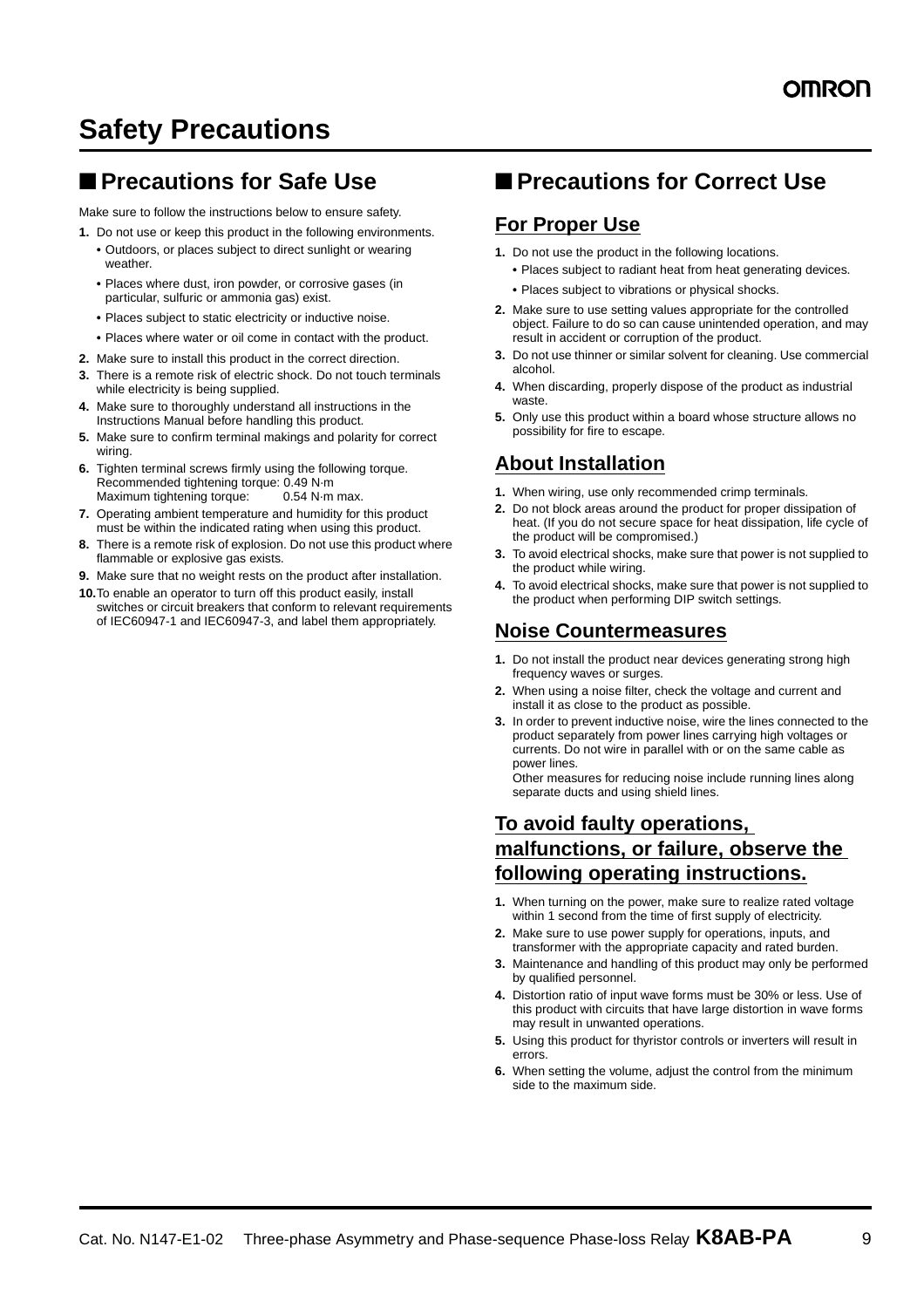## **Questions and Answers**



### **Checking Operation**

With the rated input voltage applied, gradually change the A voltage to any one phase. The Unit will operate when the difference between the maximum and minimum voltage phases reaches or exceeds the asymmetry operating value. Asymmetry operating value = Rated input voltage  $\times$ Asymmetry set value (%)

Example: For monitoring mode set to three-phase three-wire monitoring, a rated voltage of 200 V, and an operating time of 5 s.

**Note:** K8AB-PA $\Box$  output relays are normally operative.



#### **Connection Diagram 1**



### **Q**

### **How to Measure the Operating Time**

#### Asymmetry Α

Change the input rapidly from a symmetric state to an asymmetric state and measure the time until the relay operates.

Operating Time Adjust the slide resistor so that the voltage difference applied to the K8AB terminals is equal to or greater than the asymmetry operating value when the auxiliary relay operates, as shown in connection diagram 2. Close the switch and use the cycle counter to measure the operating time.

#### **Connection Diagram 2**





#### **Checking the Phase Sequence and Phase Loss Operation**

A

Phase Sequence Operation

Switch the wiring, as shown by the dotted lines in connection diagram 1, to reverse the phase sequence and check that the K8AB operates. Phase Loss Operation

Create a phase loss for any input phase and check that the K8AB operates.



**Q**

Α

A

#### **Operating Adjustment Knobs**

Use a screwdriver to turn the knobs. There is a stopper to prevent the knob from turning any further once it has been turned completely to the left or right. Do not force the knob past these limits.

#### **Load-side Phase Loss**

In principle, phase loss cannot be detected on the load side because the K8AB-PA $\Box$  measures three-phase voltage to determine phase loss.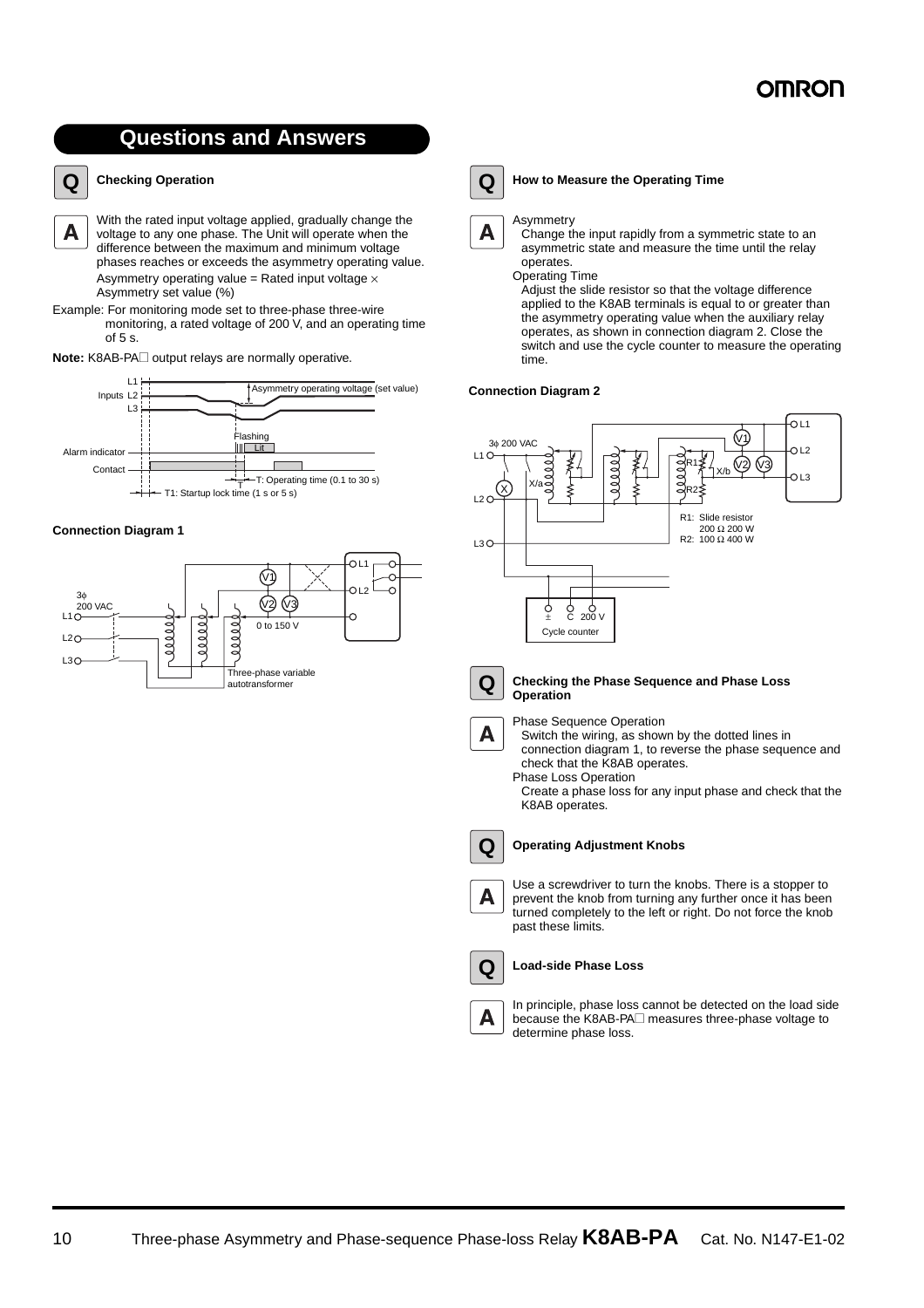### **Q**

A

### **Motor Load Phase Loss during Operation**

Phase loss cannot be detected for motor loads during operation. Use the asymmetry detection function. Normally, three-phase motors will continue to rotate even if one phase is open. The three-phase voltage will be induced at the motor terminals. The diagram shows voltage induction at the motor terminals when phase R is lost with a load applied to a three-phase motor. The horizontal axis shows the motor load as a percentage of the rated load, and the vertical axis shows voltage as a percentage of the rated voltage. The lines in the graph show the voltage induced at the motor terminals for each load when phase loss occurs during operation. As the graph shows, phase loss cannot be detected because the motor terminal voltage does not drop very much even if a phase is lost when the load on the motor is light. Use the asymmetry detection function to detect asymmetry in the motor terminal voltages.

Set the operating time carefully because it will affect the time from when the phase loss occurs until tripping when this function is used.

#### **Characteristic Curve Diagram**



**Note:** For phase loss of phase R. V<sub>ST</sub>, V<sub>TR</sub>, and V<sub>RS</sub> indicate the motor terminal voltage at phase loss.